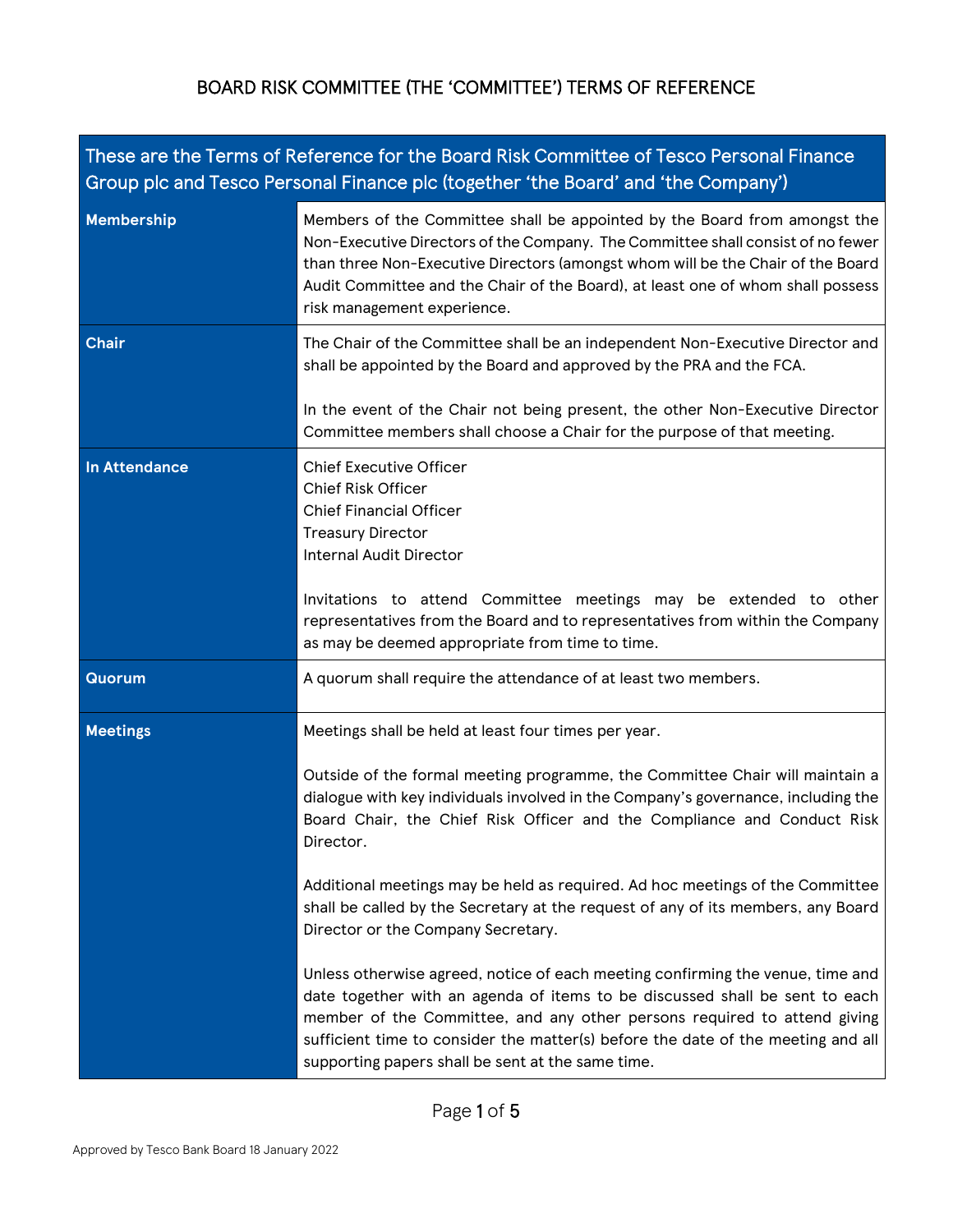| <b>Secretary</b>             | Company Secretary or their nominee.                                                                                                                                                                                                                                                                                                                                                                                                                                                                                                                                                                                                                                                                                                                                                                                                                                                                                                                                                                                                                                                                                                                                                                                                                                           |
|------------------------------|-------------------------------------------------------------------------------------------------------------------------------------------------------------------------------------------------------------------------------------------------------------------------------------------------------------------------------------------------------------------------------------------------------------------------------------------------------------------------------------------------------------------------------------------------------------------------------------------------------------------------------------------------------------------------------------------------------------------------------------------------------------------------------------------------------------------------------------------------------------------------------------------------------------------------------------------------------------------------------------------------------------------------------------------------------------------------------------------------------------------------------------------------------------------------------------------------------------------------------------------------------------------------------|
| <b>Authority</b>             | The Committee is authorised by the Board to investigate any activity within the<br>section headed 'Detailed Duties' below, to have such direct access to the<br>resources of the Company as it may reasonably require, to oversee any<br>investigation of activities which are within its Terms of Reference and make<br>recommendations to the Board.                                                                                                                                                                                                                                                                                                                                                                                                                                                                                                                                                                                                                                                                                                                                                                                                                                                                                                                        |
|                              | The Committee is authorised to seek any information it requires from any<br>employee/director and all employees/directors are directed to co-operate with<br>any request made by the Committee.                                                                                                                                                                                                                                                                                                                                                                                                                                                                                                                                                                                                                                                                                                                                                                                                                                                                                                                                                                                                                                                                               |
|                              | The Committee must ensure that it is provided with sufficient resources to<br>undertake its duties.                                                                                                                                                                                                                                                                                                                                                                                                                                                                                                                                                                                                                                                                                                                                                                                                                                                                                                                                                                                                                                                                                                                                                                           |
|                              | The Committee is authorised by the Board to obtain outside legal or other<br>independent professional advice at the Company's expense and to secure the<br>attendance of outsiders with relevant experience and expertise as necessary.                                                                                                                                                                                                                                                                                                                                                                                                                                                                                                                                                                                                                                                                                                                                                                                                                                                                                                                                                                                                                                       |
|                              | The Committee shall have regard to any relevant advice from the Board Audit<br>Committee or Internal Audit concerning the effectiveness of the control<br>framework.                                                                                                                                                                                                                                                                                                                                                                                                                                                                                                                                                                                                                                                                                                                                                                                                                                                                                                                                                                                                                                                                                                          |
| <b>Role of the Committee</b> | To take a forward-looking view of possible economic trends and risks,<br>$\bullet$<br>informed by analysis of appropriate information, and the consideration of<br>potential impacts on the Company and its subsidiaries ('the Group').<br>To consider and recommend to the Board the Group's risk appetite (the<br>$\bullet$<br>amount and type of risk that the Company is willing to accept).<br>To seek to ensure that overall business strategy is informed by and<br>$\bullet$<br>remains aligned with the Group's risk appetite.<br>To review all the major risks in the Group including credit, liquidity and<br>funding, capital, market, regulatory (including conduct), technology,<br>operational (including financial crime, cyber, information security and<br>supplier management), climate change and business risks and to alert the<br>Board to any areas of concern.<br>To review and challenge the reporting of all risks, controls, actions and<br>٠<br>events as per the requirements of the Operational Risk Policy reporting<br>parameters.<br>To oversee that a culture is appropriately embedded which recognises<br>risk and encourages all employees to be alert to the wider impact on the<br>whole organisation of their actions and decisions. |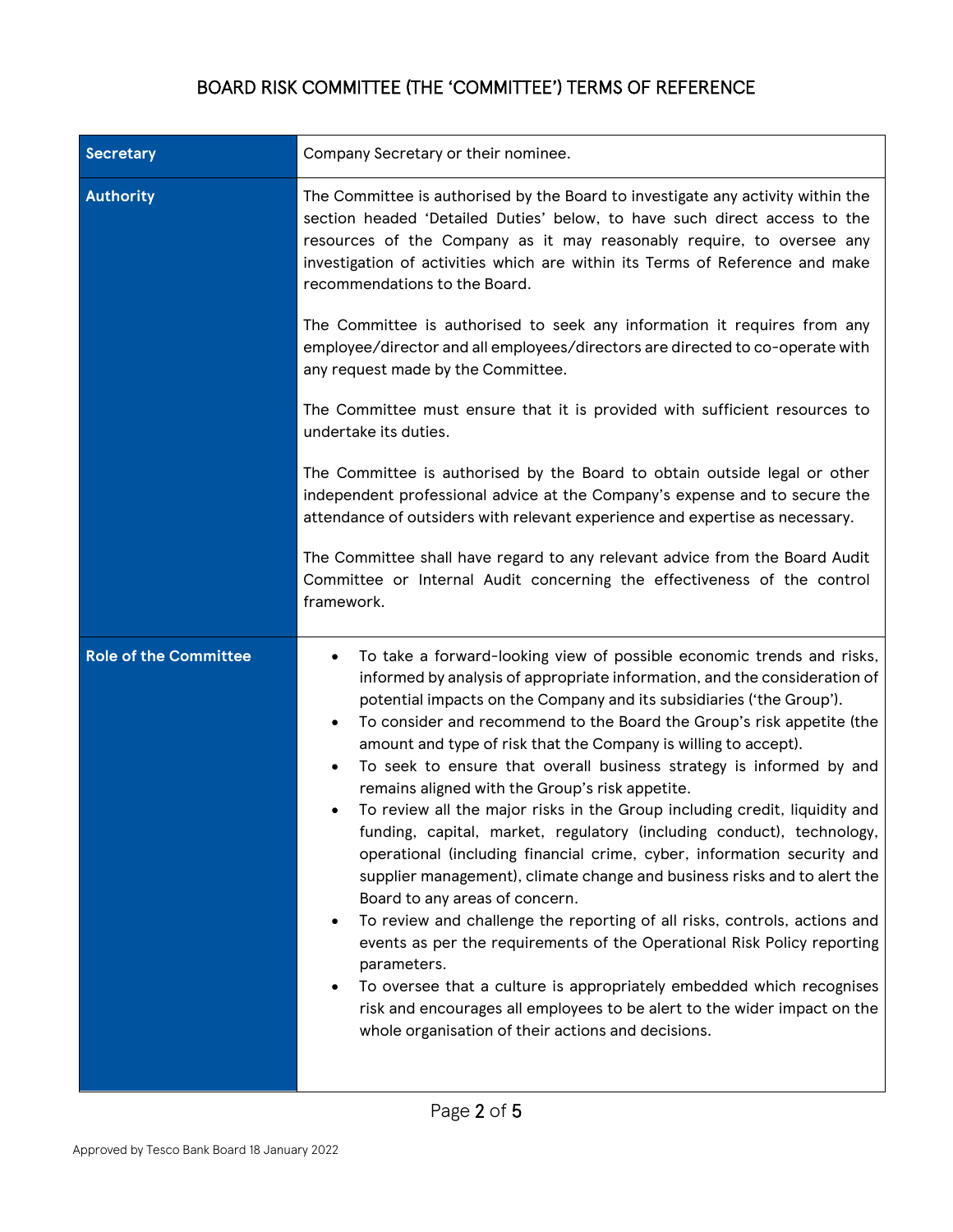#### **Detailed Duties**

Without prejudice to the items stated above, the duties of the Committee shall be:

- To operate at the strategic policy level of the business in providing oversight and advice to the Board on the current key risk exposures of the Group and future risk strategy: including strategy for credit, liquidity and funding, capital, market, regulatory (including conduct), technology, operational (including financial crime, cyber, information security and supplier management), climate change and business risks and assist the Board in overseeing the implementation of that strategy in accordance with overall risk appetite.
- To review and recommend approval to the Board the Long-Term Capital and Funding Plans;
- To provide advice, oversight and challenge to support the embedding and maintenance throughout the business of a supportive culture in relation to the management of risk alongside established prescriptive rules and procedures.
- To review current and future economic conditions, taking into consideration internally produced MI and externally available information and reports from appropriate sources (including the PRA, FCA, Bank of England and other authoritative sources). This will inform the Committee of possible emerging economic trends and potential risks.
- To report to the Board on overall risk appetite and strategy, taking account of the current and prospective macroeconomic and financial environment; relevant and authoritative financial stability assessments and economic analysis; and capital and liquidity and its prospective adequacy over the cycle in the light of the Group's overall strategy and the external risk appetite.
- To report to the Board on ICAAP stress testing and scenario analysis results and consequent impacts on the Company's capital position, ensuring that the work undertaken is sufficiently rigorous and reflects the risks.
- To report to the Board on ILAAP stress testing and scenario analysis results and consequent impacts on the Company's liquidity position, ensuring that the work undertaken is sufficiently rigorous and reflects the risks.
- To review the monitoring of conduct in the Group and to alert the Board to any systemic conduct or cultural risks.
- To review the design and operation of the Risk Management Framework (comprising governance, principles, policies, methodologies, systems, processes, procedures, management information, people and culture).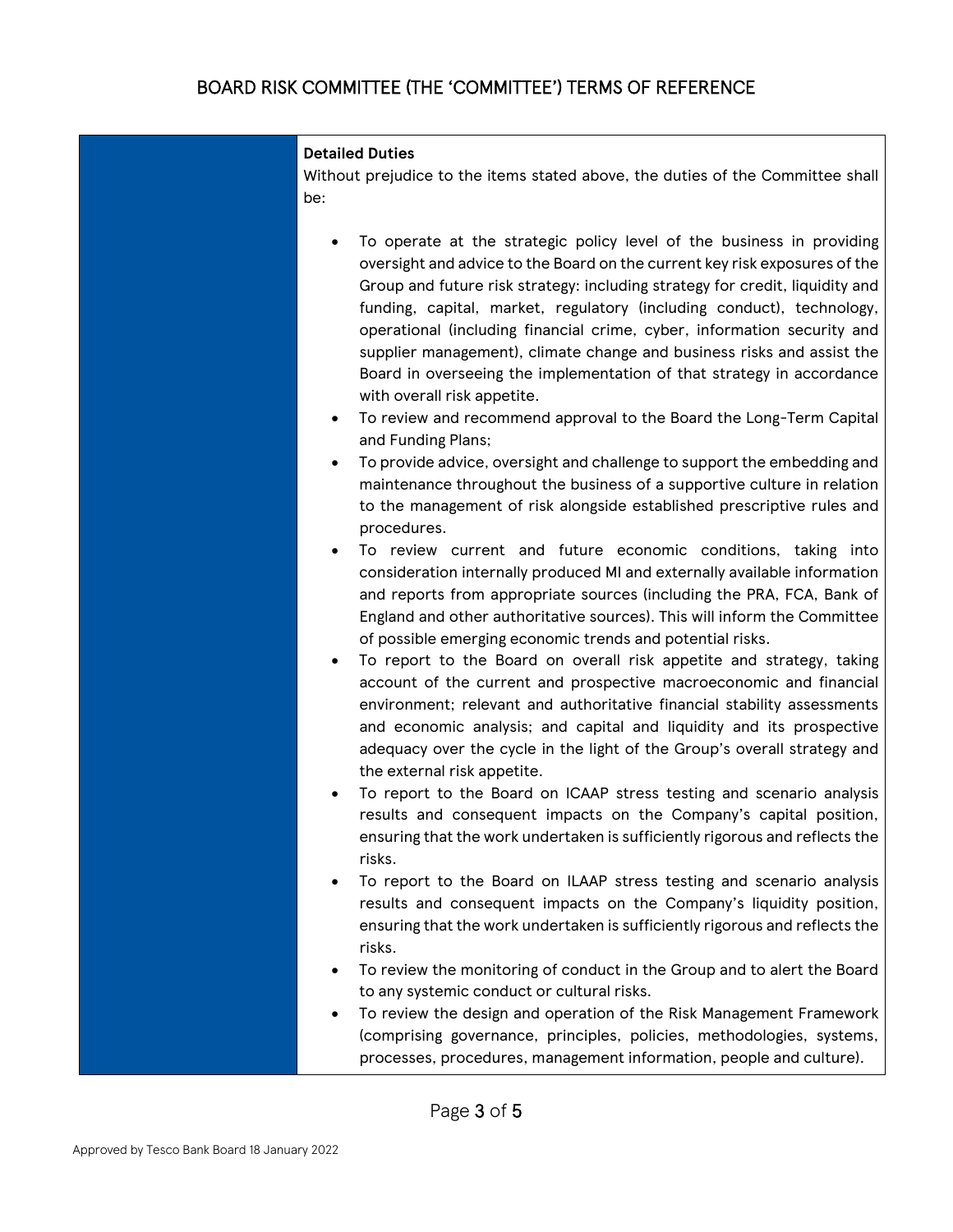|                             | To review the capability to monitor and report upon risk concentrations<br>and significant exposures.<br>To review and approve relevant new Level 1 policies and relevant Level 1<br>policies that have had significant changes made to them.<br>To review the effectiveness of the Risk function.<br>$\bullet$<br>To review the risks of any proposed merger, significant acquisition,<br>$\bullet$<br>divestiture, joint venture or disposal and advise whether proceeding with<br>the proposed transaction within set parameters is likely to be in the long-<br>term interest of the Company. To ensure that a due diligence appraisal<br>for the proposal is undertaken, focusing, in particular, on risk aspects and<br>implications for the risk appetite and tolerance of the Group, drawing on<br>independent external advice where appropriate and available, before a<br>decision is taken to proceed.<br>To monitor the relationship with the PRA, FCA and other relevant<br>regulatory bodies so as to gauge the level of regulatory risk in the business<br>and to review the scope and results of work conducted by any Reporting<br>Accountants requested or approved by the PRA or FCA which affects any<br>of the above objectives.<br>To work closely with the Board Audit Committee so as to avoid as far as<br>$\bullet$<br>possible any overlap in the review of assurance activities which are the<br>remit of the Board Audit Committee.<br>To provide advice to the Board on the identification, assessment,<br>$\bullet$<br>mitigation and management of emerging and principal risks. Principal risks<br>should include those that might threaten the Company's business model,<br>future performance, solvency or liquidity and reputation, taking account<br>of the potential impact and probability of the events, circumstances and<br>timescales over which they may occur. |
|-----------------------------|-------------------------------------------------------------------------------------------------------------------------------------------------------------------------------------------------------------------------------------------------------------------------------------------------------------------------------------------------------------------------------------------------------------------------------------------------------------------------------------------------------------------------------------------------------------------------------------------------------------------------------------------------------------------------------------------------------------------------------------------------------------------------------------------------------------------------------------------------------------------------------------------------------------------------------------------------------------------------------------------------------------------------------------------------------------------------------------------------------------------------------------------------------------------------------------------------------------------------------------------------------------------------------------------------------------------------------------------------------------------------------------------------------------------------------------------------------------------------------------------------------------------------------------------------------------------------------------------------------------------------------------------------------------------------------------------------------------------------------------------------------------------------------------------------------------------------------------------------------------------------------------------------------------|
| <b>Committee Governance</b> | <b>Effectiveness Review</b><br>Annually the Committee shall review its own effectiveness, Terms of Reference<br>and training requirements, and recommend to the Board any changes it considers<br>necessary.                                                                                                                                                                                                                                                                                                                                                                                                                                                                                                                                                                                                                                                                                                                                                                                                                                                                                                                                                                                                                                                                                                                                                                                                                                                                                                                                                                                                                                                                                                                                                                                                                                                                                                |
|                             | <b>Reporting Procedures</b><br>Minutes of Committee meetings shall be circulated promptly to all members of<br>the Committee and, once agreed, to all members of the Board unless in the<br>opinion of the Chair of the Committee it would be inappropriate to do so.                                                                                                                                                                                                                                                                                                                                                                                                                                                                                                                                                                                                                                                                                                                                                                                                                                                                                                                                                                                                                                                                                                                                                                                                                                                                                                                                                                                                                                                                                                                                                                                                                                       |
|                             | The Chair of the Committee shall give a verbal report at the following Board<br>meeting.                                                                                                                                                                                                                                                                                                                                                                                                                                                                                                                                                                                                                                                                                                                                                                                                                                                                                                                                                                                                                                                                                                                                                                                                                                                                                                                                                                                                                                                                                                                                                                                                                                                                                                                                                                                                                    |
|                             | At least one member of the Committee shall attend the Risk Adjustment Forum.                                                                                                                                                                                                                                                                                                                                                                                                                                                                                                                                                                                                                                                                                                                                                                                                                                                                                                                                                                                                                                                                                                                                                                                                                                                                                                                                                                                                                                                                                                                                                                                                                                                                                                                                                                                                                                |